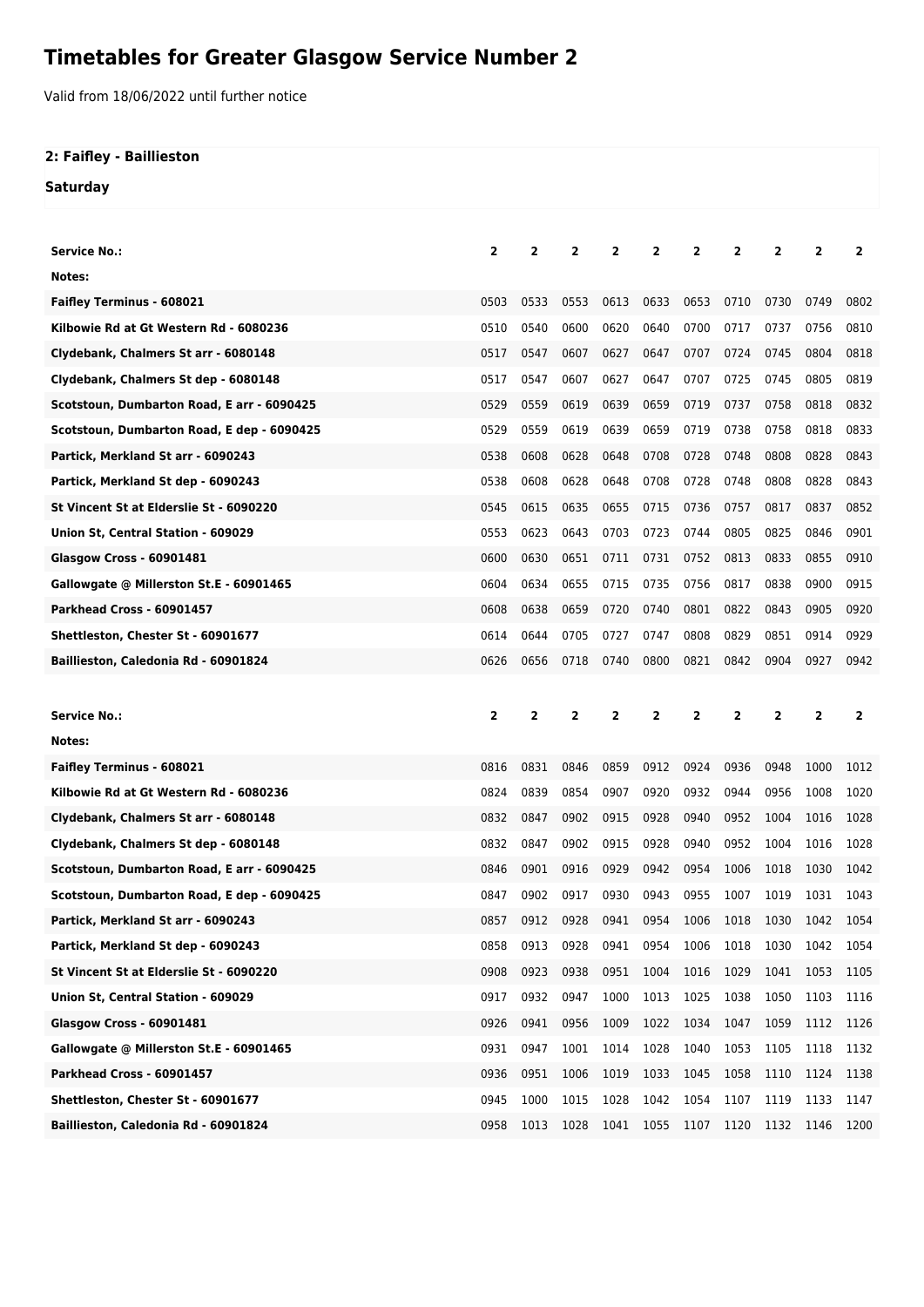| <b>Service No.:</b>                        | 2    | 2    | 2    | 2    | 2    | 2              | 2    | 2    | 2              | 2    |
|--------------------------------------------|------|------|------|------|------|----------------|------|------|----------------|------|
| Notes:                                     |      |      |      |      |      |                |      |      |                |      |
| <b>Faifley Terminus - 608021</b>           | 1024 | 1036 | 1048 | 1100 | 1112 | 1124           | 1136 | 1148 | 1200           | 1212 |
| Kilbowie Rd at Gt Western Rd - 6080236     | 1032 | 1044 | 1056 | 1108 | 1120 | 1132           | 1144 | 1156 | 1208           | 1220 |
| Clydebank, Chalmers St arr - 6080148       | 1040 | 1052 | 1104 | 1116 | 1128 | 1140           | 1152 | 1204 | 1216           | 1228 |
| Clydebank, Chalmers St dep - 6080148       | 1040 | 1052 | 1104 | 1116 | 1128 | 1140           | 1152 | 1204 | 1216           | 1228 |
| Scotstoun, Dumbarton Road, E arr - 6090425 | 1054 | 1106 | 1118 | 1130 | 1142 | 1154           | 1206 | 1218 | 1230           | 1242 |
| Scotstoun, Dumbarton Road, E dep - 6090425 | 1055 | 1107 | 1119 | 1131 | 1143 | 1155           | 1207 | 1219 | 1231           | 1243 |
| Partick, Merkland St arr - 6090243         | 1106 | 1118 | 1130 | 1142 | 1154 | 1206           | 1218 | 1230 | 1242           | 1254 |
| Partick, Merkland St dep - 6090243         | 1106 | 1118 | 1130 | 1142 | 1154 | 1206           | 1218 | 1230 | 1242           | 1254 |
| St Vincent St at Elderslie St - 6090220    | 1117 | 1129 | 1141 | 1153 | 1205 | 1217           | 1229 | 1241 | 1253           | 1305 |
| Union St, Central Station - 609029         | 1128 | 1140 | 1152 | 1204 | 1216 | 1228           | 1240 | 1252 | 1304           | 1316 |
| <b>Glasgow Cross - 60901481</b>            | 1138 | 1150 | 1202 | 1214 | 1226 | 1238           | 1250 | 1302 | 1314           | 1326 |
| Gallowgate @ Millerston St.E - 60901465    | 1144 | 1156 | 1208 | 1220 | 1232 | 1244           | 1256 | 1308 | 1320           | 1332 |
| Parkhead Cross - 60901457                  | 1150 | 1202 | 1214 | 1226 | 1238 | 1250           | 1302 | 1314 | 1326           | 1338 |
| Shettleston, Chester St - 60901677         | 1159 | 1211 | 1223 | 1235 | 1247 | 1259           | 1311 | 1323 | 1335           | 1347 |
| Baillieston, Caledonia Rd - 60901824       | 1212 | 1224 | 1236 | 1248 | 1300 | 1312           | 1324 | 1336 | 1348           | 1400 |
|                                            |      |      |      |      |      |                |      |      |                |      |
|                                            |      |      |      |      |      |                |      |      |                |      |
| <b>Service No.:</b>                        | 2    | 2    | 2    | 2    | 2    | $\overline{2}$ | 2    | 2    | $\overline{2}$ | 2    |
| Notes:                                     |      |      |      |      |      |                |      |      |                |      |
| <b>Faifley Terminus - 608021</b>           | 1224 | 1236 | 1248 | 1300 | 1312 | 1324           | 1336 | 1348 | 1400           | 1412 |
| Kilbowie Rd at Gt Western Rd - 6080236     | 1232 | 1244 | 1256 | 1308 | 1320 | 1332           | 1344 | 1356 | 1408           | 1420 |
| Clydebank, Chalmers St arr - 6080148       | 1240 | 1252 | 1304 | 1316 | 1328 | 1340           | 1352 | 1404 | 1416           | 1428 |
| Clydebank, Chalmers St dep - 6080148       | 1240 | 1252 | 1304 | 1316 | 1328 | 1340           | 1352 | 1404 | 1416           | 1428 |
| Scotstoun, Dumbarton Road, E arr - 6090425 | 1254 | 1306 | 1318 | 1330 | 1342 | 1354           | 1406 | 1418 | 1430           | 1442 |
| Scotstoun, Dumbarton Road, E dep - 6090425 | 1255 | 1307 | 1319 | 1331 | 1343 | 1355           | 1407 | 1419 | 1431           | 1443 |
| Partick, Merkland St arr - 6090243         | 1306 | 1318 | 1330 | 1342 | 1354 | 1406           | 1418 | 1430 | 1442           | 1454 |
| Partick, Merkland St dep - 6090243         | 1306 | 1318 | 1330 | 1342 | 1354 | 1406           | 1418 | 1430 | 1442           | 1454 |
| St Vincent St at Elderslie St - 6090220    | 1317 | 1329 | 1341 | 1353 | 1405 | 1417           | 1429 | 1441 | 1453           | 1505 |
| Union St, Central Station - 609029         | 1328 | 1340 | 1352 | 1404 | 1416 | 1428           | 1440 | 1452 | 1504           | 1516 |
| <b>Glasgow Cross - 60901481</b>            | 1338 | 1350 | 1402 | 1414 | 1426 | 1438           | 1450 | 1502 | 1514           | 1526 |
| Gallowgate @ Millerston St.E - 60901465    | 1344 | 1356 | 1408 | 1420 | 1432 | 1444           | 1456 | 1508 | 1520           | 1532 |
| Parkhead Cross - 60901457                  | 1350 | 1402 | 1414 | 1426 | 1438 | 1450           | 1502 | 1514 | 1526           | 1538 |
| Shettleston, Chester St - 60901677         | 1359 | 1411 | 1423 | 1435 | 1447 | 1459           | 1511 | 1523 | 1535           | 1547 |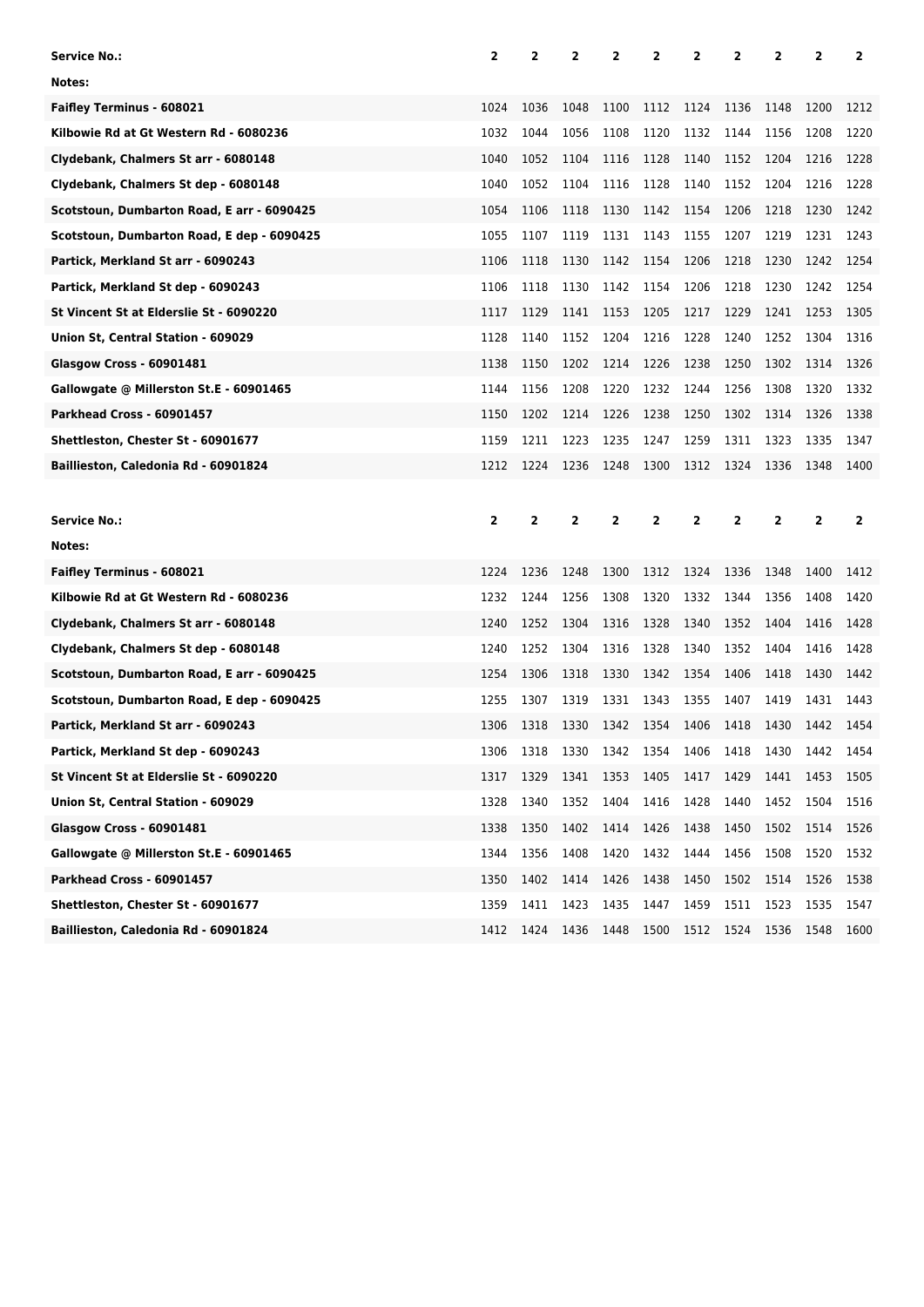| <b>Service No.:</b>                        | 2    | 2    | 2            | 2    | 2    | 2              | 2    | 2    | 2              | 2    |
|--------------------------------------------|------|------|--------------|------|------|----------------|------|------|----------------|------|
| Notes:                                     |      |      |              |      |      |                |      |      |                |      |
| <b>Faifley Terminus - 608021</b>           | 1424 | 1436 | 1448         | 1500 | 1512 | 1524           | 1536 | 1548 | 1600           | 1613 |
| Kilbowie Rd at Gt Western Rd - 6080236     | 1432 | 1444 | 1456         | 1508 | 1520 | 1532           | 1544 | 1556 | 1608           | 1621 |
| Clydebank, Chalmers St arr - 6080148       | 1440 | 1452 | 1504         | 1516 | 1528 | 1540           | 1552 | 1604 | 1616           | 1629 |
| Clydebank, Chalmers St dep - 6080148       | 1440 | 1452 | 1504         | 1516 | 1528 | 1540           | 1552 | 1604 | 1616           | 1629 |
| Scotstoun, Dumbarton Road, E arr - 6090425 | 1454 | 1506 | 1518         | 1530 | 1542 | 1554           | 1606 | 1618 | 1630           | 1643 |
| Scotstoun, Dumbarton Road, E dep - 6090425 | 1455 | 1507 | 1519         | 1531 | 1543 | 1555           | 1607 | 1619 | 1631           | 1644 |
| Partick, Merkland St arr - 6090243         | 1506 | 1518 | 1530         | 1542 | 1554 | 1606           | 1618 | 1630 | 1642           | 1655 |
| Partick, Merkland St dep - 6090243         | 1506 | 1518 | 1530         | 1542 | 1554 | 1606           | 1618 | 1630 | 1642           | 1655 |
| St Vincent St at Elderslie St - 6090220    | 1517 | 1529 | 1541         | 1553 | 1605 | 1617           | 1629 | 1641 | 1653           | 1706 |
| Union St, Central Station - 609029         | 1528 | 1540 | 1552         | 1604 | 1616 | 1628           | 1640 | 1652 | 1704           | 1717 |
| <b>Glasgow Cross - 60901481</b>            | 1538 | 1550 | 1602         | 1614 | 1626 | 1638           | 1650 | 1702 | 1714           | 1727 |
| Gallowgate @ Millerston St.E - 60901465    | 1544 | 1556 | 1608         | 1620 | 1632 | 1644           | 1656 | 1708 | 1720           | 1733 |
| Parkhead Cross - 60901457                  | 1550 | 1602 | 1614         | 1626 | 1638 | 1650           | 1702 | 1714 | 1726           | 1739 |
| Shettleston, Chester St - 60901677         | 1559 | 1611 | 1623         | 1635 | 1647 | 1659           | 1711 | 1723 | 1735           | 1748 |
| Baillieston, Caledonia Rd - 60901824       | 1612 | 1624 | 1636         | 1648 | 1700 | 1712           | 1724 | 1736 | 1748           | 1801 |
|                                            |      |      |              |      |      |                |      |      |                |      |
|                                            |      |      |              |      |      |                |      |      |                |      |
| <b>Service No.:</b>                        | 2    | 2    | $\mathbf{2}$ | 2    | 2    | $\overline{2}$ | 2    | 2    | $\overline{2}$ | 2    |
| Notes:                                     |      |      |              |      |      |                |      |      |                |      |
| <b>Faifley Terminus - 608021</b>           | 1627 | 1642 | 1657         | 1712 | 1727 | 1742           | 1758 | 1817 | 1838           | 1900 |
| Kilbowie Rd at Gt Western Rd - 6080236     | 1635 | 1650 | 1705         | 1720 | 1735 | 1750           | 1806 | 1825 | 1845           | 1907 |
| Clydebank, Chalmers St arr - 6080148       | 1643 | 1658 | 1713         | 1728 | 1743 | 1758           | 1814 | 1833 | 1853           | 1915 |
| Clydebank, Chalmers St dep - 6080148       | 1643 | 1658 | 1713         | 1728 | 1743 | 1758           | 1814 | 1834 | 1854           | 1916 |
| Scotstoun, Dumbarton Road, E arr - 6090425 | 1657 | 1712 | 1727         | 1742 | 1757 | 1812           | 1828 | 1848 | 1908           | 1929 |
| Scotstoun, Dumbarton Road, E dep - 6090425 | 1658 | 1713 | 1728         | 1743 | 1758 | 1813           | 1829 | 1849 | 1909           | 1930 |
| Partick, Merkland St arr - 6090243         | 1709 | 1724 | 1739         | 1754 | 1809 | 1824           | 1840 | 1900 | 1920           | 1940 |
| Partick, Merkland St dep - 6090243         | 1709 | 1724 | 1739         | 1754 | 1809 | 1824           | 1840 | 1900 | 1920           | 1940 |
| St Vincent St at Elderslie St - 6090220    | 1720 | 1735 | 1750         | 1805 | 1820 | 1835           | 1850 | 1910 | 1930           | 1950 |
| Union St, Central Station - 609029         | 1730 | 1745 | 1800         | 1815 | 1830 | 1845           | 1900 | 1920 | 1940           | 2000 |
| <b>Glasgow Cross - 60901481</b>            | 1741 | 1756 | 1810         | 1825 | 1840 | 1855           | 1909 | 1929 | 1949           | 2009 |
| Gallowgate @ Millerston St.E - 60901465    | 1746 | 1801 | 1815         | 1830 | 1845 | 1900           | 1914 | 1934 | 1954           | 2014 |
| Parkhead Cross - 60901457                  | 1752 | 1807 | 1820         | 1835 | 1850 | 1905           | 1919 | 1939 | 1959           | 2019 |
| Shettleston, Chester St - 60901677         | 1801 | 1815 | 1829         | 1844 | 1859 | 1913           | 1927 | 1947 | 2007           | 2026 |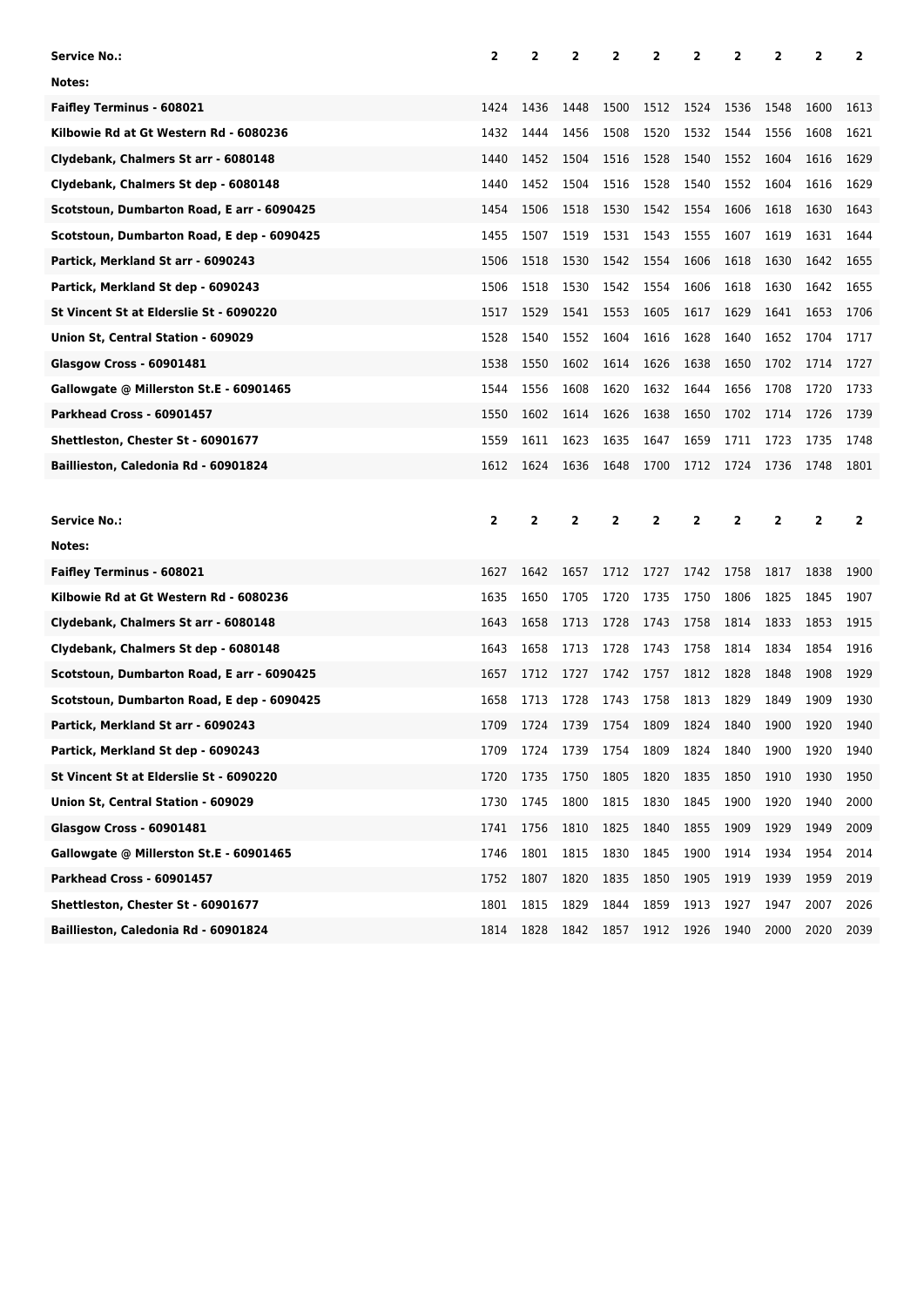| <b>Service No.:</b>                        | $\overline{2}$ | 2    | $\overline{2}$ | $\overline{2}$ | 2    | $\overline{2}$ | $\overline{2}$ | 2    | $\overline{\phantom{a}}$ | 2    |
|--------------------------------------------|----------------|------|----------------|----------------|------|----------------|----------------|------|--------------------------|------|
| Notes:                                     |                |      |                |                |      |                |                |      |                          |      |
| <b>Faifley Terminus - 608021</b>           | 1923           | 1954 | 2025           | 2055           | 2126 | 2157           | 2227           | 2259 | 2329                     | 2359 |
| Kilbowie Rd at Gt Western Rd - 6080236     | 1930           | 2001 | 2032           | 2102           | 2133 | 2204           | 2234           | 2306 | 2336                     | 0006 |
| Clydebank, Chalmers St arr - 6080148       | 1937           | 2008 | 2039           | 2109           | 2140 | 2211           | 2241           | 2313 | 2343                     | 0013 |
| Clydebank, Chalmers St dep - 6080148       | 1938           | 2009 | 2040           | 2110           | 2141 | 2211           | 2241           | 2313 | 2343                     | 0013 |
| Scotstoun, Dumbarton Road, E arr - 6090425 | 1951           | 2021 | 2052           | 2122           | 2153 | 2223           | 2253           | 2324 | 2354                     | 0024 |
| Scotstoun, Dumbarton Road, E dep - 6090425 | 1952           | 2022 | 2053           | 2123           | 2154 | 2224           | 2254           | 2324 | 2354                     | 0024 |
| Partick, Merkland St arr - 6090243         | 2002           | 2032 | 2102           | 2132           | 2203 | 2233           | 2303           | 2333 | 0003                     |      |
| Partick, Merkland St dep - 6090243         | 2002           | 2032 | 2102           | 2132           | 2203 | 2233           | 2303           | 2333 | 0003                     | 0033 |
| St Vincent St at Elderslie St - 6090220    | 2011           | 2041 | 2111           | 2141           | 2212 | 2242           | 2312           | 2342 | 0012                     | 0042 |
| Union St, Central Station - 609029         | 2020           | 2050 | 2120           | 2150           | 2220 | 2250           | 2320           | 2350 | 0020                     | 0050 |
| <b>Glasgow Cross - 60901481</b>            | 2028           | 2058 | 2128           | 2158           | 2228 | 2258           | 2328           | 2358 | 0028                     | ---- |
| Gallowgate @ Millerston St.E - 60901465    | 2033           | 2103 | 2133           | 2203           | 2233 | 2303           | 2333           | 0002 | 0032                     |      |
| Parkhead Cross - 60901457                  | 2038           | 2107 | 2137           | 2207           | 2237 | 2307           | 2337           | 0006 | 0036                     |      |
| Shettleston, Chester St - 60901677         | 2045           | 2114 | 2144           | 2214           | 2244 | 2314           | 2344           | 0012 | 0042                     |      |
| Baillieston, Caledonia Rd - 60901824       | 2058           | 2127 | 2156           | 2226           | 2256 | 2326           | 2356           | 0024 | 0054                     |      |

## **2: Baillieston - Faifley**

## **Saturday**

| <b>Service No.:</b>                          | $\overline{2}$ | $\overline{2}$ | $\overline{2}$ | $\overline{2}$ | $\overline{2}$ | $\overline{2}$ | $\overline{2}$ | 2    | 2    | $\overline{2}$ |
|----------------------------------------------|----------------|----------------|----------------|----------------|----------------|----------------|----------------|------|------|----------------|
| Notes:                                       |                |                |                |                |                |                |                |      |      |                |
| Baillieston, Caledonia Rd - 60901824         | 0500           | 0530           | 0555           | 0610           | 0625           | 0639           | 0654           | 0709 | 0724 | 0739           |
| <b>Bailieston Main Street arr - 60901799</b> | 0507           | 0537           | 0602           | 0617           | 0632           | 0647           | 0702           | 0717 | 0732 | 0747           |
| Bailieston Main Street dep - 60901799        | 0508           | 0538           | 0603           | 0618           | 0633           | 0648           | 0703           | 0718 | 0733 | 0748           |
| Shettleston, Chester St - 60901678           | 0516           | 0547           | 0612           | 0627           | 0642           | 0657           | 0712           | 0727 | 0742 | 0757           |
| Parkhead Cross - 60901456                    | 0521           | 0553           | 0618           | 0633           | 0648           | 0704           | 0719           | 0734 | 0749 | 0804           |
| <b>Forge Retail Pk - 60901463</b>            | 0523           | 0555           | 0620           | 0635           | 0650           | 0706           | 0721           | 0736 | 0751 | 0806           |
| Glasgow Cross - 6090102                      | 0529           | 0601           | 0626           | 0641           | 0656           | 0712           | 0727           | 0742 | 0757 | 0812           |
| City Centre, Stockwell PI - 60903539         | 0531           | 0603           | 0628           | 0643           | 0658           | 0714           | 0729           | 0744 | 0800 | 0815           |
| Hope St, Central Station - 60903519          | 0536           | 0609           | 0634           | 0649           | 0704           | 0720           | 0735           | 0750 | 0806 | 0821           |
| St Vincent St at Elderslie St - 6090219      | 0542           | 0614           | 0639           | 0654           | 0709           | 0726           | 0741           | 0756 | 0812 | 0827           |
| Partick Bus Station arr - 6090257            | 0550           | 0622           | 0647           | 0702           | 0717           | 0735           | 0750           | 0806 | 0822 | 0837           |
| Partick Bus Station dep - 6090257            | 0550           | 0622           | 0648           | 0703           | 0718           | 0736           | 0751           | 0807 | 0823 | 0837           |
| Scotstoun, Dumbarton Road, W arr - 6090426   | 0558           | 0631           | 0657           | 0712           | 0727           | 0745           | 0800           | 0815 | 0831 | 0848           |
| Scotstoun, Dumbarton Road, W dep - 6090426   | 0558           | 0631           | 0657           | 0712           | 0727           | 0745           | 0800           | 0816 | 0832 | 0848           |
| Clydebank, Chalmers St - 6080147             | 0608           | 0641           | 0708           | 0723           | 0738           | 0756           | 0812           | 0828 | 0844 | 0900           |
| Kilbowie Rd at Gt Western Rd - 608037        | 0615           | 0648           | 0715           | 0730           | 0745           | 0804           | 0820           | 0836 | 0852 | 0908           |
| <b>Faifley Terminus - 608021</b>             | 0622           | 0655           | 0722           | 0737           | 0752           | 0811           | 0827           | 0843 | 0859 | 0915           |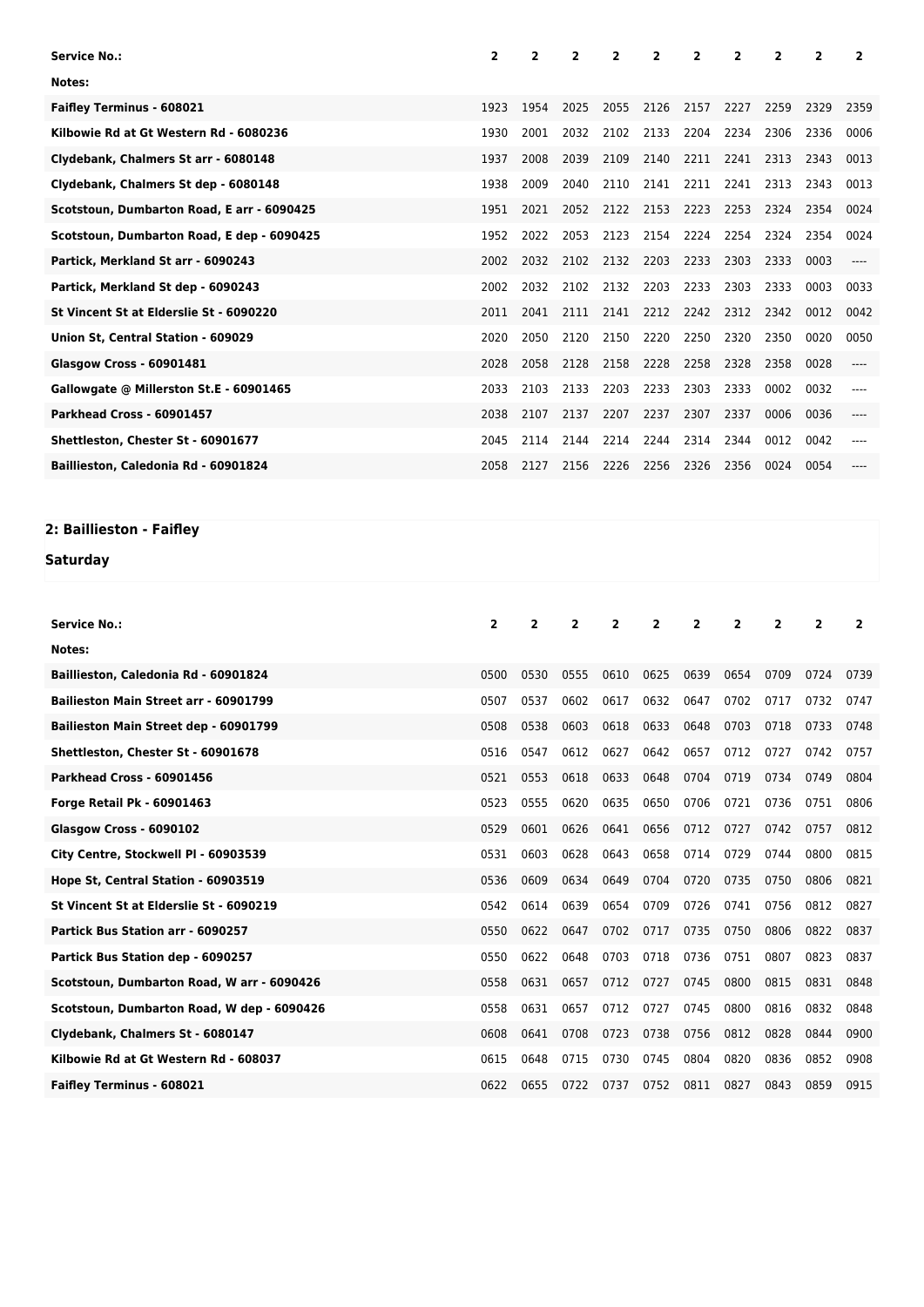| Service No.:                                 | 2            | 2              | 2            | 2              | 2         | 2            | 2              | 2    | 2              | 2              |
|----------------------------------------------|--------------|----------------|--------------|----------------|-----------|--------------|----------------|------|----------------|----------------|
| Notes:                                       |              |                |              |                |           |              |                |      |                |                |
| Baillieston, Caledonia Rd - 60901824         | 0754         | 0809           | 0825         | 0840           | 0855      | 0911         | 0923           | 0935 | 0947           | 0959           |
| Bailieston Main Street arr - 60901799        | 0802         | 0817           | 0833         | 0848           | 0903      | 0919         | 0931           | 0943 | 0955           | 1007           |
| Bailieston Main Street dep - 60901799        | 0803         | 0818           | 0833         | 0848           | 0903      | 0919         | 0931           | 0943 | 0955           | 1007           |
| Shettleston, Chester St - 60901678           | 0812         | 0827           | 0842         | 0857           | 0912      | 0929         | 0941           | 0953 | 1005           | 1017           |
| Parkhead Cross - 60901456                    | 0819         | 0834           | 0849         | 0904           | 0919      | 0936         | 0949           | 1002 | 1014           | 1026           |
| Forge Retail Pk - 60901463                   | 0821         | 0836           | 0851         | 0906           | 0921      | 0939         | 0952           | 1005 | 1017           | 1029           |
| Glasgow Cross - 6090102                      | 0828         | 0843           | 0858         | 0913           | 0928      | 0946         | 0959           | 1012 | 1025           | 1037           |
| City Centre, Stockwell PI - 60903539         | 0831         | 0846           | 0901         | 0916           | 0931      | 0949         | 1002           | 1016 | 1029           | 1041           |
| Hope St, Central Station - 60903519          | 0838         | 0854           | 0909         | 0924           | 0939      | 0957         | 1010           | 1024 | 1037           | 1049           |
| St Vincent St at Elderslie St - 6090219      | 0844         | 0900           | 0915         | 0930           | 0945      | 1004         | 1017           | 1031 | 1044           | 1056           |
| Partick Bus Station arr - 6090257            | 0854         | 0910           | 0925         | 0940           | 0955      | 1015         | 1028           | 1042 | 1055           | 1107           |
| Partick Bus Station dep - 6090257            | 0855         | 0911           | 0926         | 0941           | 0956      | 1016         | 1029           | 1044 | 1056           | 1108           |
| Scotstoun, Dumbarton Road, W arr - 6090426   | 0906         | 0921           | 0936         | 0951           | 1006      | 1027         | 1040           | 1055 | 1107           | 1119           |
| Scotstoun, Dumbarton Road, W dep - 6090426   | 0906         | 0921           | 0936         | 0951           | 1007      | 1028         | 1041           | 1056 | 1108           | 1120           |
| Clydebank, Chalmers St - 6080147             | 0918         | 0933           | 0948         | 1003           | 1019      | 1040         | 1054           | 1109 | 1121           | 1133           |
| Kilbowie Rd at Gt Western Rd - 608037        | 0926         | 0941           | 0956         | 1012           | 1028      | 1049         | 1103           | 1118 | 1130           | 1142           |
| Faifley Terminus - 608021                    | 0933         | 0948           | 1003         | 1020           | 1036      | 1057         | 1111           | 1126 | 1138           | 1150           |
|                                              |              |                |              |                |           |              |                |      |                |                |
|                                              |              |                |              |                |           |              |                |      |                |                |
| Service No.:                                 | $\mathbf{2}$ | $\overline{2}$ | $\mathbf{z}$ | $\overline{2}$ | 2         | $\mathbf{2}$ | $\overline{2}$ | 2    | $\overline{2}$ | $\overline{2}$ |
| Notes:                                       |              |                |              |                |           |              |                |      |                |                |
| Baillieston, Caledonia Rd - 60901824         | 1011         | 1023           | 1035         | 1047           | 1059      | 1111         | 1123           | 1135 | 1147           | 1159           |
| <b>Bailieston Main Street arr - 60901799</b> | 1019         | 1031           | 1043         | 1055           | 1107      | 1119         | 1131           | 1143 | 1155           | 1207           |
| Bailieston Main Street dep - 60901799        | 1019         | 1031           | 1043         | 1055           | 1107      | 1119         | 1131           | 1143 | 1155           | 1207           |
| Shettleston, Chester St - 60901678           | 1029         | 1041           | 1053         | 1105           | 1117      | 1129         | 1141           | 1153 | 1205           | 1217           |
| Parkhead Cross - 60901456                    | 1038         | 1050           | 1102         | 1114           | 1126      | 1138         | 1150           | 1202 | 1214           | 1226           |
| Forge Retail Pk - 60901463                   | 1041         | 1053           | 1105         | 1117           | 1129 1141 |              | 1153           | 1205 | 1217           | 1229           |
| Glasgow Cross - 6090102                      | 1049         | 1101           | 1113         | 1125           | 1137      | 1149         | 1201           | 1213 | 1225           | 1237           |
| City Centre, Stockwell Pl - 60903539         | 1053         | 1105           | 1117         | 1129           | 1141      | 1153         | 1205           | 1217 | 1229           | 1241           |
| Hope St, Central Station - 60903519          | 1101         | 1113           | 1125         | 1137           | 1149      | 1201         | 1213           | 1225 | 1237           | 1249           |
| St Vincent St at Elderslie St - 6090219      | 1108         | 1120           | 1132         | 1144           | 1156      | 1208         | 1220           | 1232 | 1244           | 1256           |
| Partick Bus Station arr - 6090257            | 1119         | 1131           | 1143         | 1155           | 1207      | 1219         | 1231           | 1243 | 1255           | 1307           |
| Partick Bus Station dep - 6090257            | 1120         | 1132           | 1144         | 1156           | 1208      | 1220         | 1232           | 1244 | 1256           | 1308           |
| Scotstoun, Dumbarton Road, W arr - 6090426   | 1131         | 1143           | 1155         | 1207           | 1219      | 1231         | 1243           | 1255 | 1307           | 1319           |
| Scotstoun, Dumbarton Road, W dep - 6090426   | 1132         | 1144           | 1156         | 1208           | 1220      | 1232         | 1244           | 1256 | 1308           | 1320           |
| Clydebank, Chalmers St - 6080147             | 1145         | 1157           | 1209         | 1221           | 1233      | 1245         | 1257           | 1309 | 1321           | 1333           |
| Kilbowie Rd at Gt Western Rd - 608037        | 1154         | 1206           | 1218         | 1230           | 1242      | 1254         | 1306           | 1318 | 1330           | 1342           |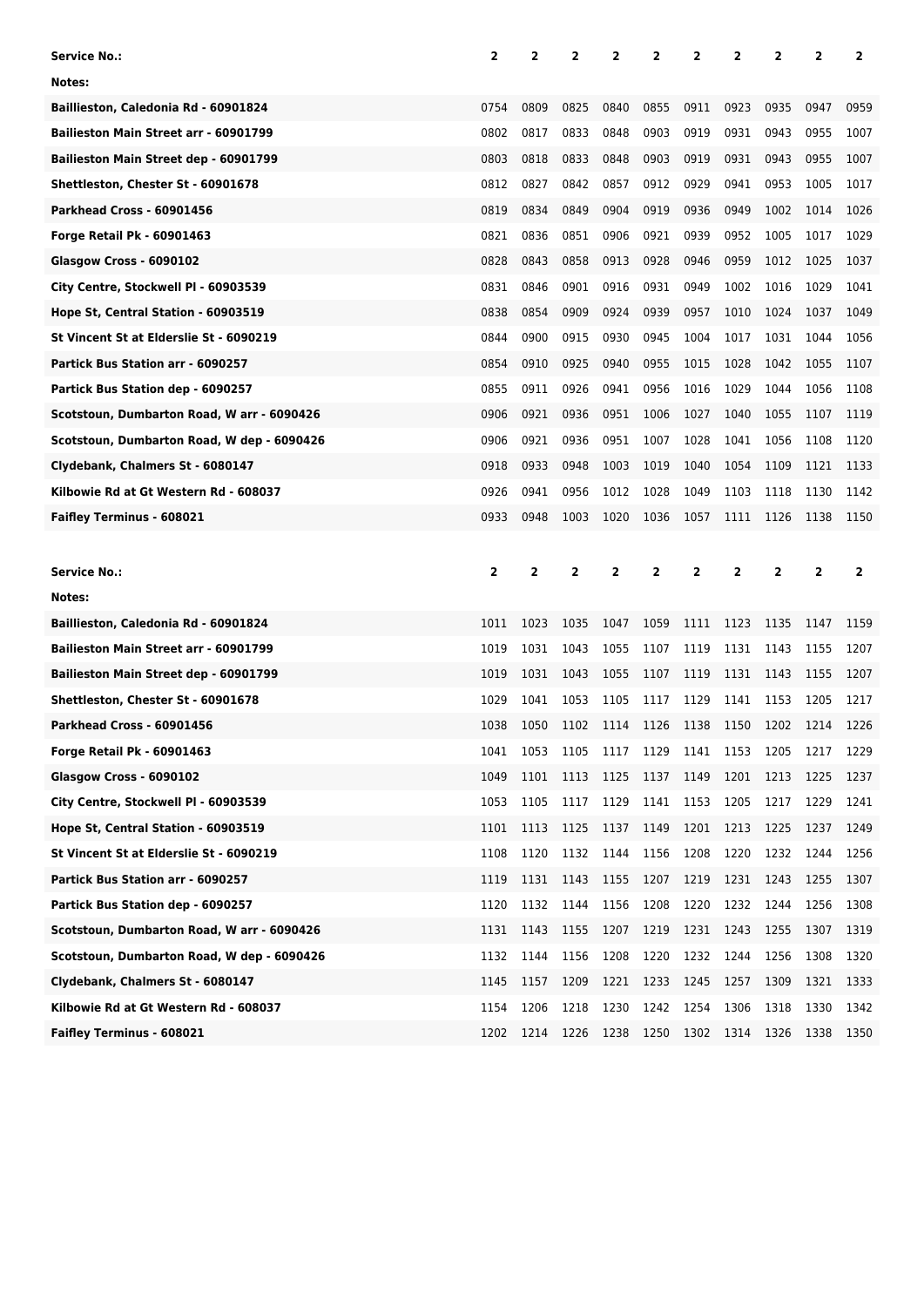| Service No.:                               | 2              | 2              | 2            | 2            | 2         | 2            | 2              | 2              | 2              | 2              |
|--------------------------------------------|----------------|----------------|--------------|--------------|-----------|--------------|----------------|----------------|----------------|----------------|
| Notes:                                     |                |                |              |              |           |              |                |                |                |                |
| Baillieston, Caledonia Rd - 60901824       | 1211           | 1223           | 1235         | 1247         | 1259      | 1311         | 1323           | 1335           | 1347           | 1359           |
| Bailieston Main Street arr - 60901799      | 1219           | 1231           | 1243         | 1255         | 1307      | 1319         | 1331           | 1343           | 1355           | 1407           |
| Bailieston Main Street dep - 60901799      | 1219           | 1231           | 1243         | 1255         | 1307      | 1319         | 1331           | 1343           | 1355           | 1407           |
| Shettleston, Chester St - 60901678         | 1229           | 1241           | 1253         | 1305         | 1317      | 1329         | 1341           | 1353           | 1405           | 1417           |
| Parkhead Cross - 60901456                  | 1238           | 1250           | 1302         | 1314         | 1326      | 1338         | 1350           | 1402           | 1414           | 1426           |
| Forge Retail Pk - 60901463                 | 1241           | 1253           | 1305         | 1317         | 1329      | 1341         | 1353           | 1405           | 1417           | 1429           |
| Glasgow Cross - 6090102                    | 1249           | 1301           | 1313         | 1325         | 1337      | 1349         | 1401           | 1413           | 1425           | 1437           |
| City Centre, Stockwell PI - 60903539       | 1253           | 1305           | 1317         | 1329         | 1341      | 1353         | 1405           | 1417           | 1429           | 1441           |
| Hope St, Central Station - 60903519        | 1301           | 1313           | 1325         | 1337         | 1349      | 1401         | 1413           | 1425           | 1437           | 1449           |
| St Vincent St at Elderslie St - 6090219    | 1308           | 1320           | 1332         | 1344         | 1356      | 1408         | 1420           | 1432           | 1444           | 1456           |
| Partick Bus Station arr - 6090257          | 1319           | 1331           | 1343         | 1355         | 1407      | 1419         | 1431           | 1443           | 1455           | 1507           |
| Partick Bus Station dep - 6090257          | 1320           | 1332           | 1344         | 1356         | 1408      | 1420         | 1432           | 1444           | 1456           | 1508           |
| Scotstoun, Dumbarton Road, W arr - 6090426 | 1331           | 1343           | 1355         | 1407         | 1419      | 1431         | 1443           | 1455           | 1507           | 1519           |
| Scotstoun, Dumbarton Road, W dep - 6090426 | 1332           | 1344           | 1356         | 1408         | 1420      | 1432         | 1444           | 1456           | 1508           | 1520           |
| Clydebank, Chalmers St - 6080147           | 1345           | 1357           | 1409         | 1421         | 1433      | 1445         | 1457           | 1509           | 1521           | 1533           |
| Kilbowie Rd at Gt Western Rd - 608037      | 1354           | 1406           | 1418         | 1430         | 1442      | 1454         | 1506           | 1518           | 1530           | 1542           |
| Faifley Terminus - 608021                  | 1402           | 1414           | 1426         | 1438         | 1450      | 1502         | 1514           | 1526           | 1538           | 1550           |
|                                            |                |                |              |              |           |              |                |                |                |                |
|                                            |                |                |              |              |           |              |                |                |                |                |
| Service No.:                               | $\overline{2}$ | $\overline{2}$ | $\mathbf{z}$ | $\mathbf{2}$ | 2         | $\mathbf{2}$ | $\overline{2}$ | $\overline{2}$ | $\overline{2}$ | $\overline{2}$ |
| Notes:                                     |                |                |              |              |           |              |                |                |                |                |
| Baillieston, Caledonia Rd - 60901824       | 1411           | 1423           | 1435         | 1447         | 1459      | 1511         | 1523           | 1535           | 1547           | 1559           |
| Bailieston Main Street arr - 60901799      | 1419           | 1431           | 1443         | 1455         | 1507      | 1519         | 1531           | 1543           | 1555           | 1607           |
| Bailieston Main Street dep - 60901799      | 1419           | 1431           | 1443         | 1455         | 1507      | 1519         | 1531           | 1543           | 1555           | 1607           |
| Shettleston, Chester St - 60901678         | 1429           | 1441           | 1453         | 1505         | 1517      | 1529         | 1541           | 1553           | 1605           | 1617           |
| Parkhead Cross - 60901456                  | 1438           | 1450           | 1502         | 1514         | 1526      | 1538         | 1550           | 1602           | 1614           | 1626           |
| Forge Retail Pk - 60901463                 | 1441           | 1453           | 1505         | 1517         | 1529 1541 |              | 1553           | 1605           | 1617           | 1629           |
| Glasgow Cross - 6090102                    | 1449           | 1501           | 1513         | 1525         | 1537      | 1549         | 1601           | 1613           | 1625           | 1637           |
| City Centre, Stockwell Pl - 60903539       | 1453           | 1505           | 1517         | 1529         | 1541      | 1553         | 1605           | 1617           | 1629           | 1641           |
| Hope St, Central Station - 60903519        | 1501           | 1513           | 1525         | 1537         | 1549      | 1601         | 1613           | 1625           | 1637           | 1649           |
| St Vincent St at Elderslie St - 6090219    | 1508           | 1520           | 1532         | 1544         | 1556      | 1608         | 1620           | 1632           | 1644           | 1656           |
| Partick Bus Station arr - 6090257          | 1519           | 1531           | 1543         | 1555         | 1607      | 1619         | 1631           | 1643           | 1655           | 1707           |
| Partick Bus Station dep - 6090257          | 1520           | 1532           | 1544         | 1556         | 1608      | 1620         | 1632           | 1644           | 1656           | 1708           |
| Scotstoun, Dumbarton Road, W arr - 6090426 | 1531           | 1543           | 1555         | 1607         | 1619      | 1631         | 1643           | 1655           | 1707           | 1719           |
| Scotstoun, Dumbarton Road, W dep - 6090426 | 1532           | 1544           | 1556         | 1608         | 1620      | 1632         | 1644           | 1656           | 1708           | 1720           |
| Clydebank, Chalmers St - 6080147           | 1545           | 1557           | 1609         | 1621         | 1633      | 1645         | 1657           | 1709           | 1721           | 1733           |
| Kilbowie Rd at Gt Western Rd - 608037      | 1554           | 1606           | 1618         | 1630         | 1642      | 1654         | 1706           | 1718           | 1730           | 1742           |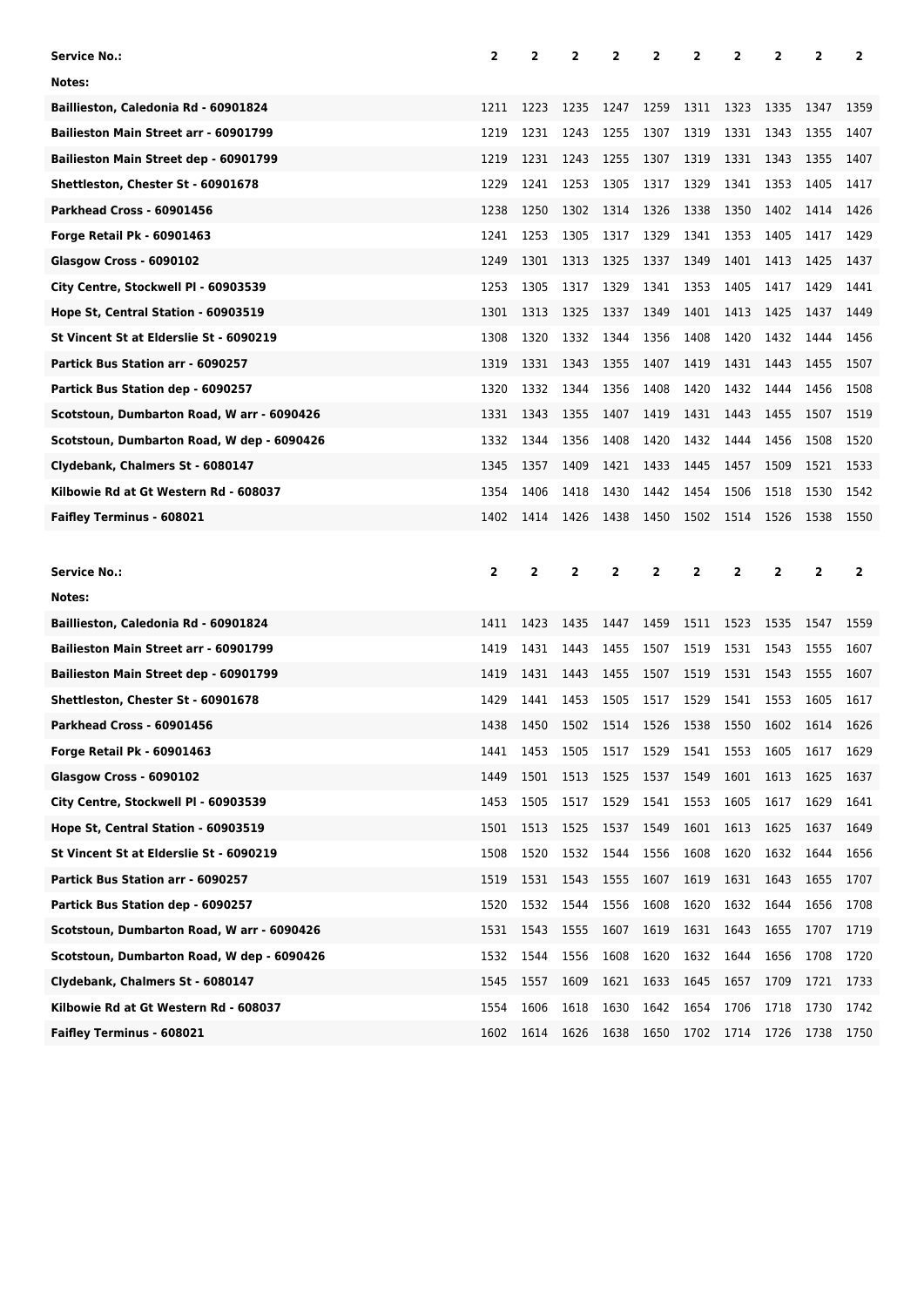| <b>Service No.:</b>                        | 2            | 2              | $\overline{2}$ | 2    | 2            | 2              | 2    | 2              | 2              | 2            |
|--------------------------------------------|--------------|----------------|----------------|------|--------------|----------------|------|----------------|----------------|--------------|
| Notes:                                     |              |                |                |      |              |                |      |                |                |              |
| Baillieston, Caledonia Rd - 60901824       | 1611         | 1623           | 1635           | 1647 | 1700         | 1715           | 1729 | 1746           | 1807           | 1828         |
| Bailieston Main Street arr - 60901799      | 1619         | 1631           | 1643           | 1655 | 1708         | 1723           | 1737 | 1754           | 1815           | 1836         |
| Bailieston Main Street dep - 60901799      | 1619         | 1631           | 1643           | 1655 | 1708         | 1723           | 1738 | 1755           | 1816           | 1837         |
| Shettleston, Chester St - 60901678         | 1629         | 1641           | 1653           | 1705 | 1717         | 1732           | 1747 | 1804           | 1825           | 1846         |
| Parkhead Cross - 60901456                  | 1638         | 1650           | 1702           | 1714 | 1726         | 1740           | 1755 | 1812           | 1833           | 1854         |
| <b>Forge Retail Pk - 60901463</b>          | 1641         | 1653           | 1705           | 1717 | 1729         | 1743           | 1758 | 1815           | 1836           | 1857         |
| Glasgow Cross - 6090102                    | 1649         | 1701           | 1713           | 1725 | 1737         | 1751           | 1806 | 1823           | 1843           | 1904         |
| City Centre, Stockwell PI - 60903539       | 1653         | 1705           | 1717           | 1729 | 1741         | 1755           | 1810 | 1826           | 1846           | 1907         |
| Hope St, Central Station - 60903519        | 1701         | 1713           | 1725           | 1737 | 1749         | 1803           | 1818 | 1833           | 1853           | 1913         |
| St Vincent St at Elderslie St - 6090219    | 1708         | 1720           | 1732           | 1744 | 1756         | 1810           | 1824 | 1839           | 1859           | 1919         |
| Partick Bus Station arr - 6090257          | 1719         | 1731           | 1743           | 1755 | 1807         | 1821           | 1835 | 1850           | 1910           | 1930         |
| Partick Bus Station dep - 6090257          | 1720         | 1732           | 1744           | 1756 | 1809         | 1823           | 1837 | 1852           | 1912           | 1932         |
| Scotstoun, Dumbarton Road, W arr - 6090426 | 1731         | 1743           | 1755           | 1807 | 1820         | 1834           | 1848 | 1902           | 1922           | 1942         |
| Scotstoun, Dumbarton Road, W dep - 6090426 | 1732         | 1744           | 1756           | 1808 | 1821         | 1835           | 1849 | 1903           | 1923           | 1943         |
| Clydebank, Chalmers St - 6080147           | 1745         | 1757           | 1809           | 1821 | 1833         | 1847           | 1901 | 1915           | 1935           | 1955         |
| Kilbowie Rd at Gt Western Rd - 608037      | 1754         | 1806           | 1818           | 1830 | 1841         | 1855           | 1909 | 1922           | 1942           | 2002         |
| Faifley Terminus - 608021                  | 1802         | 1814           | 1826           | 1838 | 1849         | 1903           | 1916 | 1929           | 1949           | 2009         |
|                                            |              |                |                |      |              |                |      |                |                |              |
|                                            |              |                |                |      |              |                |      |                |                |              |
| Service No.:                               | $\mathbf{2}$ | $\overline{2}$ | $\overline{2}$ | 2    | $\mathbf{2}$ | $\overline{2}$ | 2    | $\overline{2}$ | $\overline{2}$ | $\mathbf{2}$ |
| Notes:                                     |              |                |                |      |              |                |      |                |                |              |
| Baillieston, Caledonia Rd - 60901824       | 1848         | 1914           | 1943           | 2016 | 2048         | 2119           | 2149 | 2219           | 2250           | 2323         |
| Bailieston Main Street arr - 60901799      | 1856         | 1922           | 1951           | 2023 | 2055         | 2126           | 2156 | 2226           | 2256           | 2329         |
| Bailieston Main Street dep - 60901799      | 1857         | 1923           | 1953           | 2024 | 2055         | 2126           | 2156 | 2226           | 2256           | 2329         |
| Shettleston, Chester St - 60901678         | 1906         | 1932           | 2002           | 2033 | 2104         | 2135           | 2205 | 2235           | 2305           | 2337         |
| Parkhead Cross - 60901456                  | 1914         | 1939           | 2009           | 2039 | 2110         | 2141           | 2211 | 2241           | 2311           | 2342         |
| <b>Forge Retail Pk - 60901463</b>          | 1917         | 1942           | 2012           | 2042 | 2112         | 2143           | 2213 | 2243           | 2313           | 2344         |
| Glasgow Cross - 6090102                    | 1924         | 1949           | 2019           | 2049 | 2119         | 2150           | 2220 | 2250           | 2320           | 2350         |
| City Centre, Stockwell PI - 60903539       | 1927         | 1952           | 2022           | 2052 | 2122         | 2152           | 2222 | 2252           | 2322           | 2352         |
| Hope St, Central Station - 60903519        | 1933         | 1958           | 2028           | 2058 | 2128         | 2158           | 2228 | 2258           | 2328           | 2358         |
| St Vincent St at Elderslie St - 6090219    | 1939         | 2004           | 2034           | 2104 | 2134         | 2204           | 2234 | 2304           | 2334           | 0004         |
| Partick Bus Station arr - 6090257          | 1950         | 2015           | 2044           | 2113 | 2143         | 2213           | 2243 | 2313           | 2343           | 0012         |
| Partick Bus Station dep - 6090257          | 1951         | 2016           | 2045           | 2115 | 2145         | 2215           | 2245 | 2315           | 2345           | 0013         |
| Scotstoun, Dumbarton Road, W arr - 6090426 | 2001         | 2025           | 2054           | 2124 | 2154         | 2224           | 2254 | 2324           | 2353           | 0021         |
| Scotstoun, Dumbarton Road, W dep - 6090426 | 2002         | 2026           | 2055           | 2125 | 2155         | 2225           | 2255 | 2325           | 2353           | 0021         |
| Clydebank, Chalmers St - 6080147           | 2014         | 2038           | 2107           | 2137 | 2207         | 2237           | 2307 | 2337           | 0004           | 0031         |
| Kilbowie Rd at Gt Western Rd - 608037      | 2021         | 2044           | 2113           | 2143 | 2213         | 2243           | 2313 | 2343           | 0010           | 0037         |